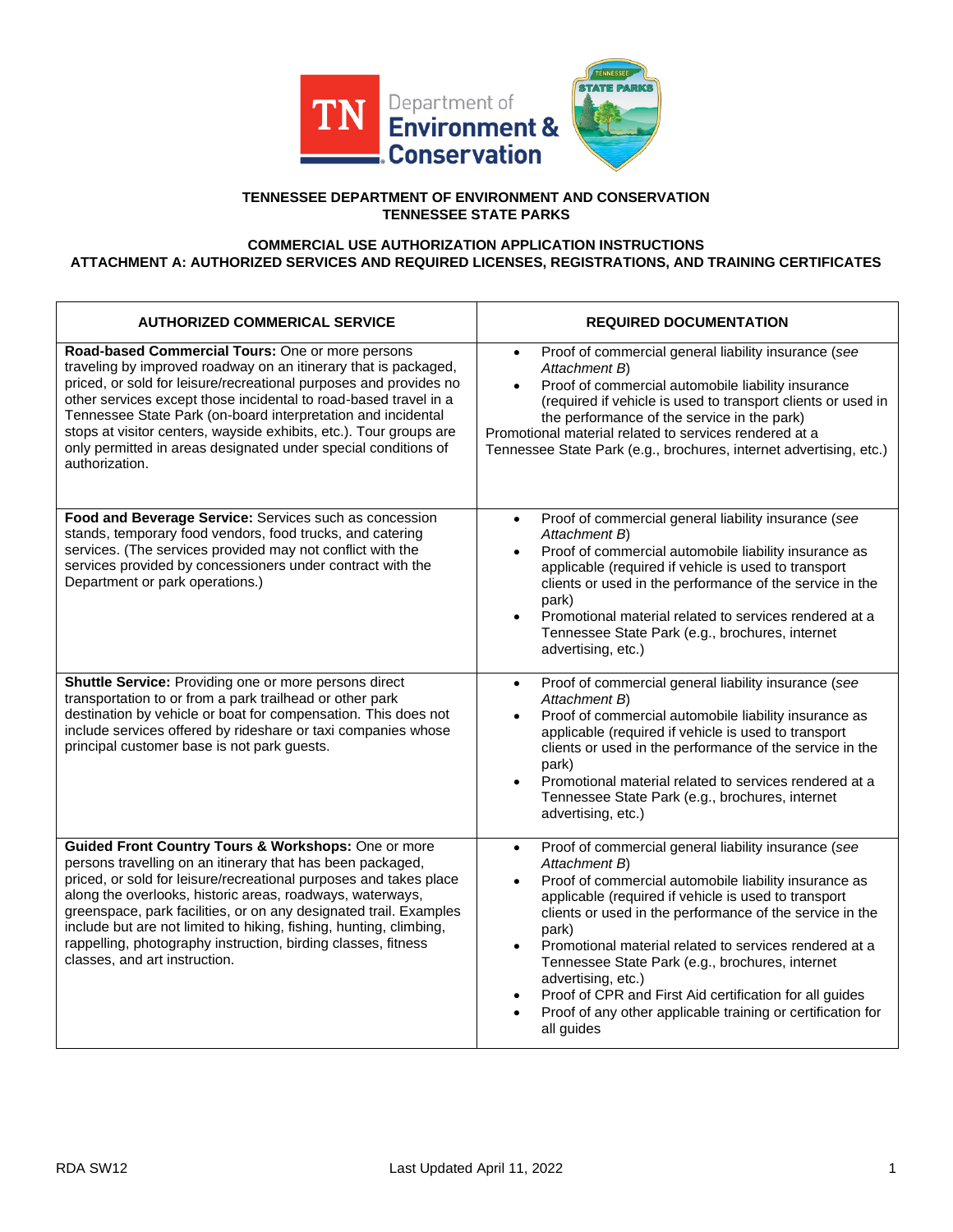## **TDEC TSP COMMERCIAL USE AUTHORIZATION INSTRUCTIONS, ATTACHMENT A:** AUTHORIZED SERVICES AND REQUIRED LICENSES, REGISTRATIONS, AND TRAINING CERTIFICATES

| Guided Horseback Rides: One or more persons travelling on<br>an itinerary that has been packaged, priced, or sold for<br>leisure/recreational purposes; takes place along the overlooks,<br>historic areas, roadways, waterways, greenspace, park facilities,<br>or on any designated trail; and includes transportation across<br>such facilities via horseback or other equine species or similar<br>pack animals such as llamas. | Proof of commercial general liability insurance (see<br>$\bullet$<br>Attachment B)<br>Proof of commercial automobile liability insurance as<br>$\bullet$<br>applicable (required if vehicle is used to transport<br>clients or used in the performance of the service in the<br>park)<br>Proof of negative Coggins test within the last 12 months<br>for any pack animal used on park<br>Promotional material related to services rendered at a<br>Tennessee State Park (e.g., brochures, internet<br>advertising, etc.)<br>Proof of CPR and First Aid certification for all guides<br>$\bullet$<br>Proof of any other applicable training or certification for<br>all guides                                                                                                                                   |
|-------------------------------------------------------------------------------------------------------------------------------------------------------------------------------------------------------------------------------------------------------------------------------------------------------------------------------------------------------------------------------------------------------------------------------------|-----------------------------------------------------------------------------------------------------------------------------------------------------------------------------------------------------------------------------------------------------------------------------------------------------------------------------------------------------------------------------------------------------------------------------------------------------------------------------------------------------------------------------------------------------------------------------------------------------------------------------------------------------------------------------------------------------------------------------------------------------------------------------------------------------------------|
| Guided Water-based Tours/Excursions: One or more<br>persons travelling on an itinerary that has been packaged,<br>priced, or sold for leisure/recreational purposes and includes<br>transportation in waterways via motorized or non-motorized<br>vessels.                                                                                                                                                                          | Proof of commercial general liability insurance (see<br>$\bullet$<br>Attachment B)<br>Proof of commercial automobile liability insurance as<br>applicable (required if vehicle is used to transport<br>clients or used in the performance of the service in the<br>park)<br>ACA Level II Instructors Certification (recommended for<br>at least one guide on each trip)<br>Promotional material related to services rendered at a<br>$\bullet$<br>Tennessee State Park (e.g., brochures, internet<br>advertising, etc.)<br>Proof of CPR and First Aid certification for all guides<br>Proof of any other applicable training or certification for<br>$\bullet$<br>all guides                                                                                                                                    |
| Guided Overnight Excursions: One or more persons travelling<br>on an itinerary that has been packaged, priced, or sold for<br>educational/recreational purposes and a portion of the trip takes<br>place in a backcountry area on any designated trail and includes<br>an overnight stay.                                                                                                                                           | Proof of commercial general liability insurance (see<br>$\bullet$<br>Attachment B)<br>Proof of commercial automobile liability insurance as<br>$\bullet$<br>applicable (required if vehicle is used to transport<br>clients or used in the performance of the service in the<br>park)<br>Proof of CPR and First Aid certification for all guides<br>$\bullet$<br>Leave No Trace certification (recommended)<br>Wilderness First Aid or Wilderness First Responder<br>certification (required for at least one<br>guide on each trip)<br>ACA Level II Instructors Certification (recommended for<br>at least one guide on each trip if water-based<br>excursion)<br>Promotional material related to services rendered at a<br>$\bullet$<br>Tennessee State Park (e.g., brochures, internet<br>advertising, etc.) |
| Recreation Equipment Rental Services: In addition to<br>equipment rentals, may also include delivery and set up of<br>camping or other recreation equipment on a designated location<br>in a park. If the delivery/set up is on a campsite, the campsite<br>must be reserved in advance by the client/visitor, not the service<br>provider. Only services defined above are permitted under this<br>category.                       | Proof of commercial general liability insurance (see<br>$\bullet$<br>Attachment B)<br>Proof of commercial automobile liability insurance as<br>applicable (required if vehicle is used to transport<br>clients or used in the performance of the service in the<br>park)<br>Promotional material related to services rendered at a<br>Tennessee State Park (e.g., brochures, internet<br>advertising, etc.)                                                                                                                                                                                                                                                                                                                                                                                                     |